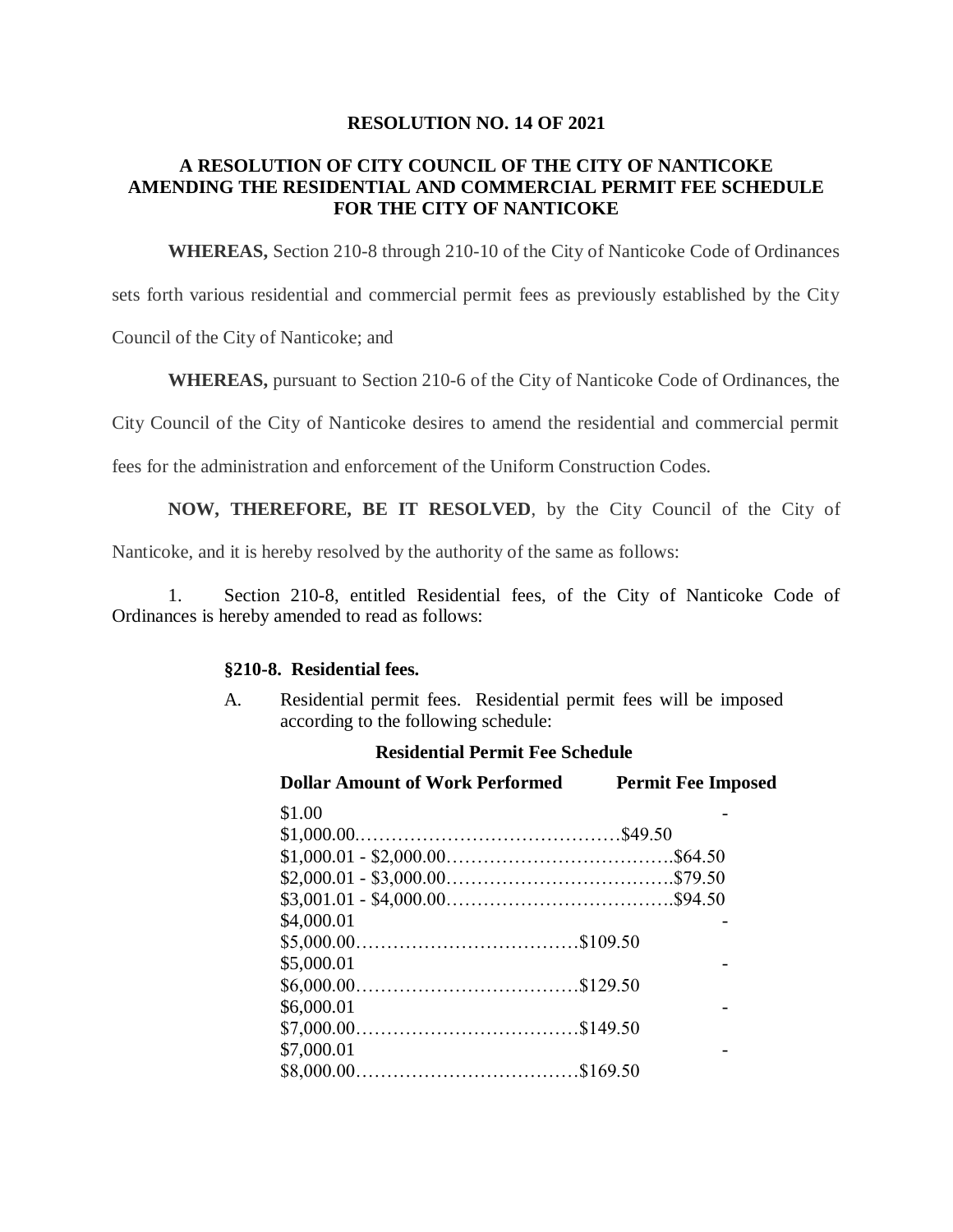\$8,000.01 \$9,000.00………………………………\$189.50  $$9,000.01$ \$10,000.00……………………………..\$209.50 \$10,000.01 and above………..………..\$200.00 plus \$10.00 for each additional \$1,000.00, plus 25% administration fee, plus \$4.50 state fee

Residential Electrical Service fee is a flat rate of \$124.50

- B. Residential plan review fees. Residential plan review fees will be imposed according to the following schedule:
	- (1) New Home Construction: \$200.00
	- (2) Deck: \$25.00
	- (3) Sun Rooms/additions: \$40.00
	- (4) In-ground pool: \$40.00
	- (5) New Home Fire Protection System: \$100.00

2. Section 210-9, entitled Commercial fees, of the City of Nanticoke Code of Ordinances is hereby amended to read as follows:

### **§ 210-9. Commercial fees.**

A. Commercial permit fees. Commercial permit fees, including, but not limited to, building, demolition, grading, site work and paving, will be imposed according to the following schedule:

# **Commercial Permit Fee Schedule**

| <b>Dollar Amount of Work Performed</b>                       | <b>Permit Fee Imposed</b> |
|--------------------------------------------------------------|---------------------------|
|                                                              |                           |
|                                                              |                           |
|                                                              |                           |
|                                                              |                           |
|                                                              |                           |
|                                                              |                           |
|                                                              |                           |
|                                                              |                           |
|                                                              |                           |
|                                                              |                           |
|                                                              |                           |
|                                                              |                           |
|                                                              |                           |
|                                                              |                           |
|                                                              |                           |
| $$10,000.01$ and above\$200.00 plus \$10.00                  |                           |
| for each additional \$1,000.00, plus 25% administration fee, |                           |
| plus \$4.50 state fee                                        |                           |

Commercial Electrical Service fee is a flat rate of \$154.50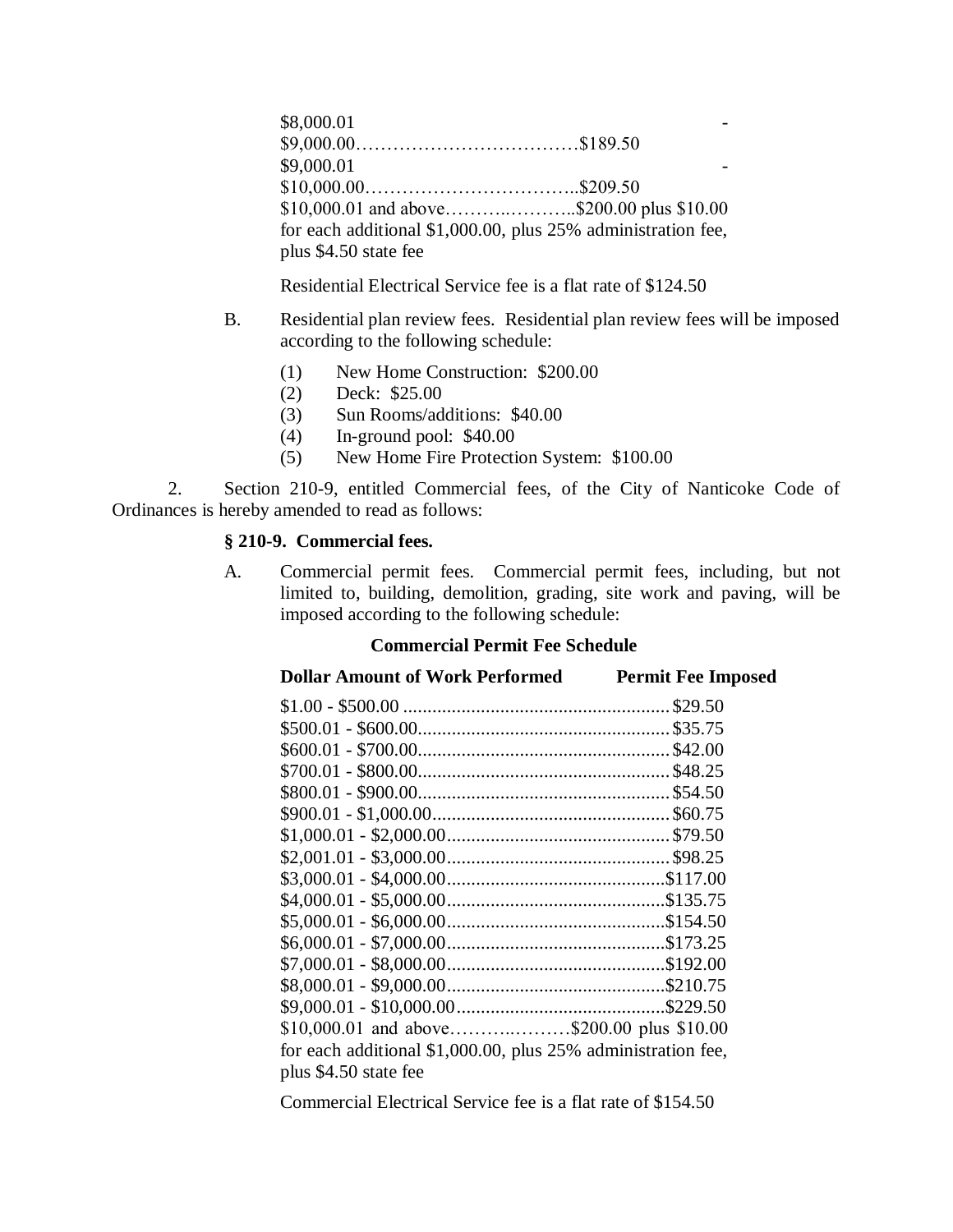- B. Commercial plan review fees. Commercial plan review fees will be imposed according to the following schedule:
	- (1) New buildings/renovations:

| <b>Commercial Plan Review Fee Schedule</b>           |       |  |
|------------------------------------------------------|-------|--|
| <b>Estimated Dollar Amount of Work</b>               | Fee   |  |
| $$1.00 - $45,000.00$                                 | \$400 |  |
| \$45,001.00 and higher                               |       |  |
| \$400 for first \$45,000 plus \$3.50 per \$1,000     |       |  |
| Sprinkler Systems and Fire Alarm Systems:<br>(2)     |       |  |
| Single Page Review                                   | \$100 |  |
| Multiple Page Reviews up to \$10,000                 | \$200 |  |
| Above \$10,000 Construction Cost                     |       |  |
| \$400 for the first \$45,000 plus \$3.50 per \$1,000 |       |  |

3. Section 210-10, entitled Miscellaneous residential and commercial fees, of the City of Nanticoke Code of Ordinances is hereby amended to read as follows:

## **§ 210-10. Miscellaneous residential and commercial fees.**

- A. The following fees will be imposed according to the following schedule:
	- (1) Land Development: \$300.
	- (2) Subdivision: \$200 per lot.
	- (3) Alterations, renovations or modifications of existing building or structure: \$100 plus \$20 for each \$1,000 of estimated cost of alteration, renovation certified by the contract.
	- (4) Zoning appeals (residential): \$150 plus 1/2 stenographers' fees, plus 1/2 advertising costs.
	- (5) Zoning Hearing Board (residential): \$200 plus 1/2 stenographers' fees, plus 1/2 advertising costs.
	- (6) Zoning appeals (commercial): \$200 plus 1/2 stenographers' fees, plus 1/2 advertising costs.
	- (7) Zoning Hearing Board (commercial): \$400 plus 1/2 stenographers' fees, plus 1/2 advertising costs.
	- (8) Property zoning change: \$400.
	- (9) Structure and facility other than buildings (tents, carnivals, circuses, stands): \$25 per day; plus \$100 for business license.
	- (10) Fireworks stands: \$25 each day; plus \$100 for business permit.